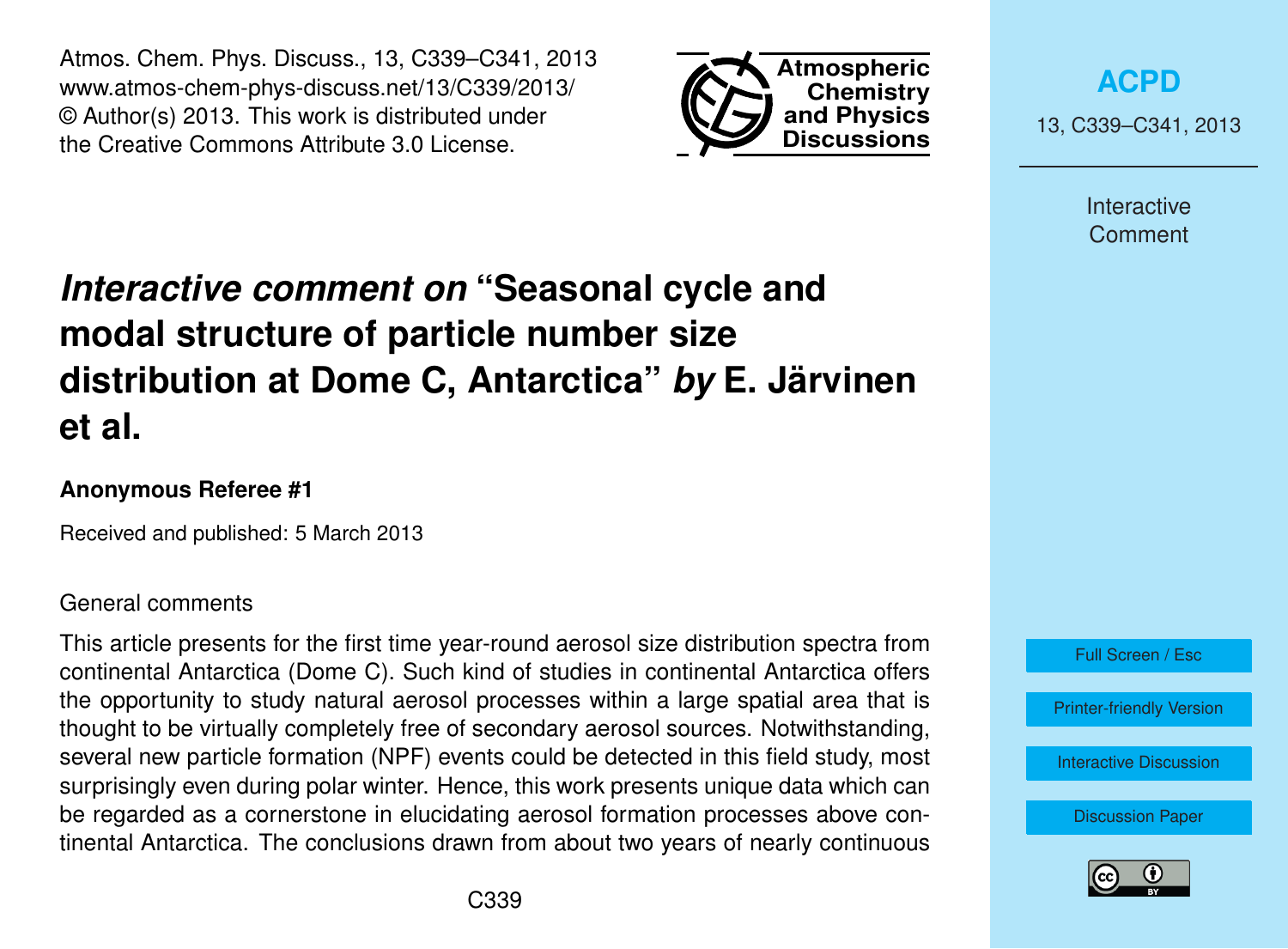measurements are in general supported by a thorough analysis. Necessary assumptions are clearly identified. Thus, this manuscript is certainly appropriate to ACP and I recommend a publication after some (minor) revisions specified below.

As mentioned above, the most striking discovery is the appearance of a persistent and dominating nucleation mode during polar winter. Given that the atmospheric lifetime of such kind of particles is usually in the range of some hours, their origin remains largely unclear considering that oceanic sources are hundreds of miles away. I suggest that his point should be discussed in some more detail and at this stage even preliminary speculations might be helpful. One possibility to elucidate this point would be a more thorough discussion of the characteristics of the planetary boundary layer, which was treated somewhat stepmotherly in the present manuscript. Is it possible, with available meteorological data, to assess the temporal evolution of the inversion strength? Could downward mixing of free tropospheric air be a potential nucleation mode source? Another issue tightly linked with this point is, of course, the potential impact of local contamination. I am sure that the authors were well aware of this potential impact and treated this challenge with great care. Nevertheless, especially considering the typically low wind velocities around 5 m/s, emissions from the exhaust fumes of the diesel generators may dwell within the flat and strong inversion layer potentially causing an enduring background contamination. Could this peculiarity be ruled out?

Detailed scientific comments:

Page 5735, chapter 2.2.3; figure 9 and table 3: Regarding figure 9, a comparison of the results derived from two different growth rate calculation methods showed tremendous discrepancies (here: 2.3 nm/h compared to 14.1 nm/h). Please describe in more detail your criteria preferring from case to case a particular method.

Page 5738, lines 22-29 and page 5739, lines 1-14: It should be mentioned that impactor measurements by Udisti et al. were done outside on the roof of the building, while the DMPS was installed inside the (certainly heated) building. Thus I surmise

## **[ACPD](http://www.atmos-chem-phys-discuss.net)**

13, C339–C341, 2013

**Interactive Comment** 

Full Screen / Esc

[Printer-friendly Version](http://www.atmos-chem-phys-discuss.net/13/C339/2013/acpd-13-C339-2013-print.pdf)

[Interactive Discussion](http://www.atmos-chem-phys-discuss.net/13/5729/2013/acpd-13-5729-2013-discussion.html)

[Discussion Paper](http://www.atmos-chem-phys-discuss.net/13/5729/2013/acpd-13-5729-2013.pdf)